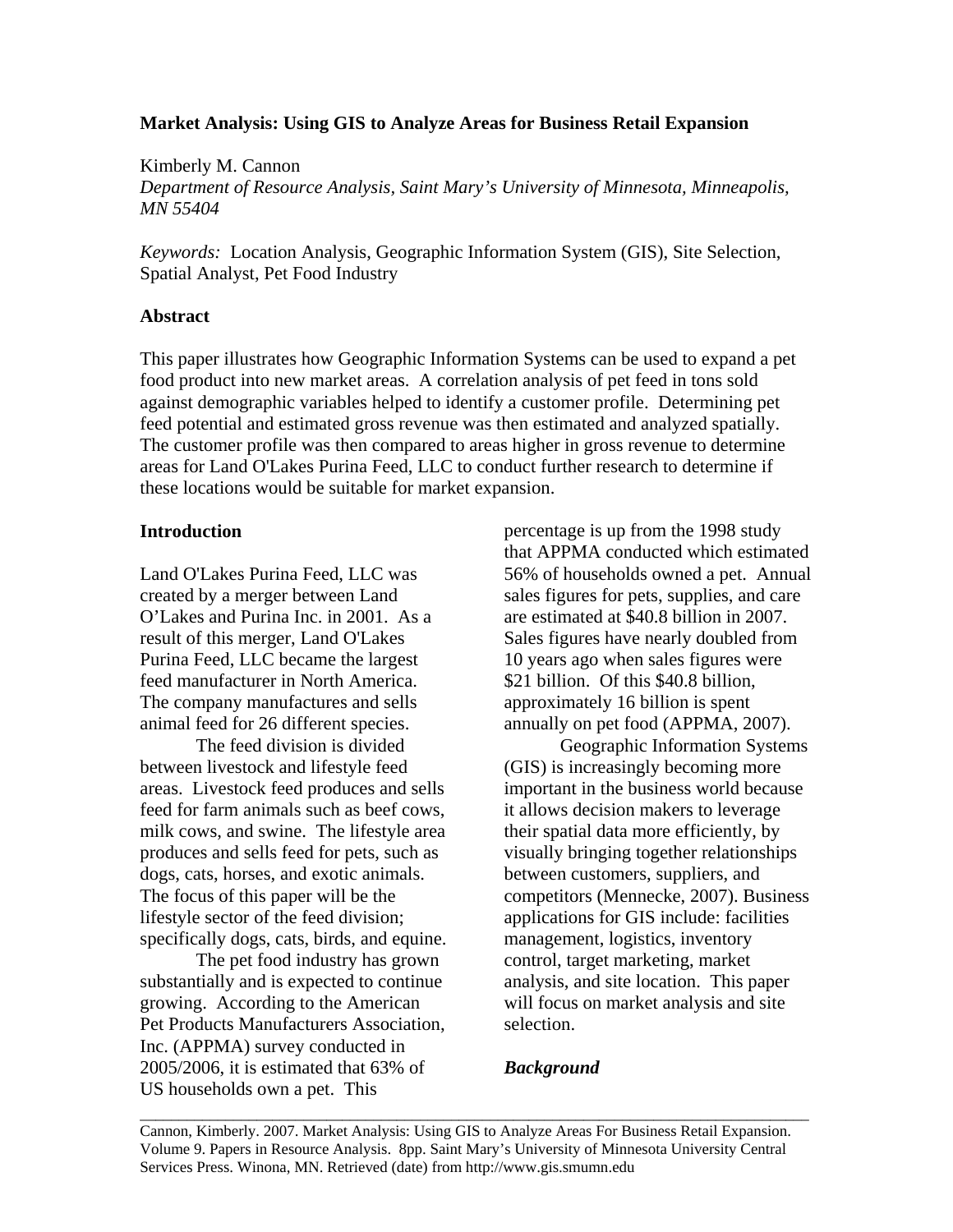The purpose of this project was to research where Land O'Lakes Purina Feed, LLC should expand their pet food line in the California marketplace. California is considered a highly valuable market in the pet food industry. According to the US Census, California has over 12 million households. It is estimated that pet ownership in California is at the US average with an estimated 63% of households owning at least one pet (AVMA, 2002). With an estimated 7.5 million pet owning households, California is an extremely important market in the pet food business.

 Although there are several species of pets ranging from cats and dogs to the more exotic animals such as ferrets, this study will only focus on 4 species. These species are dogs, cats, birds, and horses.

 Other objectives were to find established retail feed locations to potentially approach about providing pet food. This will be accomplished through spatial analysis to determine the best areas in which pet food will best thrive.

## **Methods**

## *Software Requirements*

ArcView 3.x and the ArcView 3.x GStats extension (Figure 1), available from www.esri.com, were used to create the correlation matrix. The GStats extension created a table with correlation to each demographic variable. ArcGIS was used for the remainder of the analysis.

## *Data Collection*

Several groups of data were used to conduct the analysis. The first of which were the demographic variables at the

census tract level. There were 147 variables from the census that were analyzed. These variables included population, age, ethnicity, total households, home ownership, income levels, education levels, marital status, and industry data. These variables were purchased from Applied Geographic Solutions (AGS) and are forecasted through 2006. Since a customer profile had not previously been created, it was important to analyze a large amount of variables in order to ensure that proper consideration was given to each potential variable.



Figure 1. GStats extension.

 Internal sales data were also used. This data included existing dealerships and their locations and the tons that each location sold in 2006. The data were then analyzed spatially, which was needed in order to compute the correlations against the demographic variables to determine the customer profile.

 The next set of data that was used was the internal horse database. This database encompassed 3.5 million registered horses. The data was gathered from various horse associations and the US Census of agriculture and was gathered at the county level.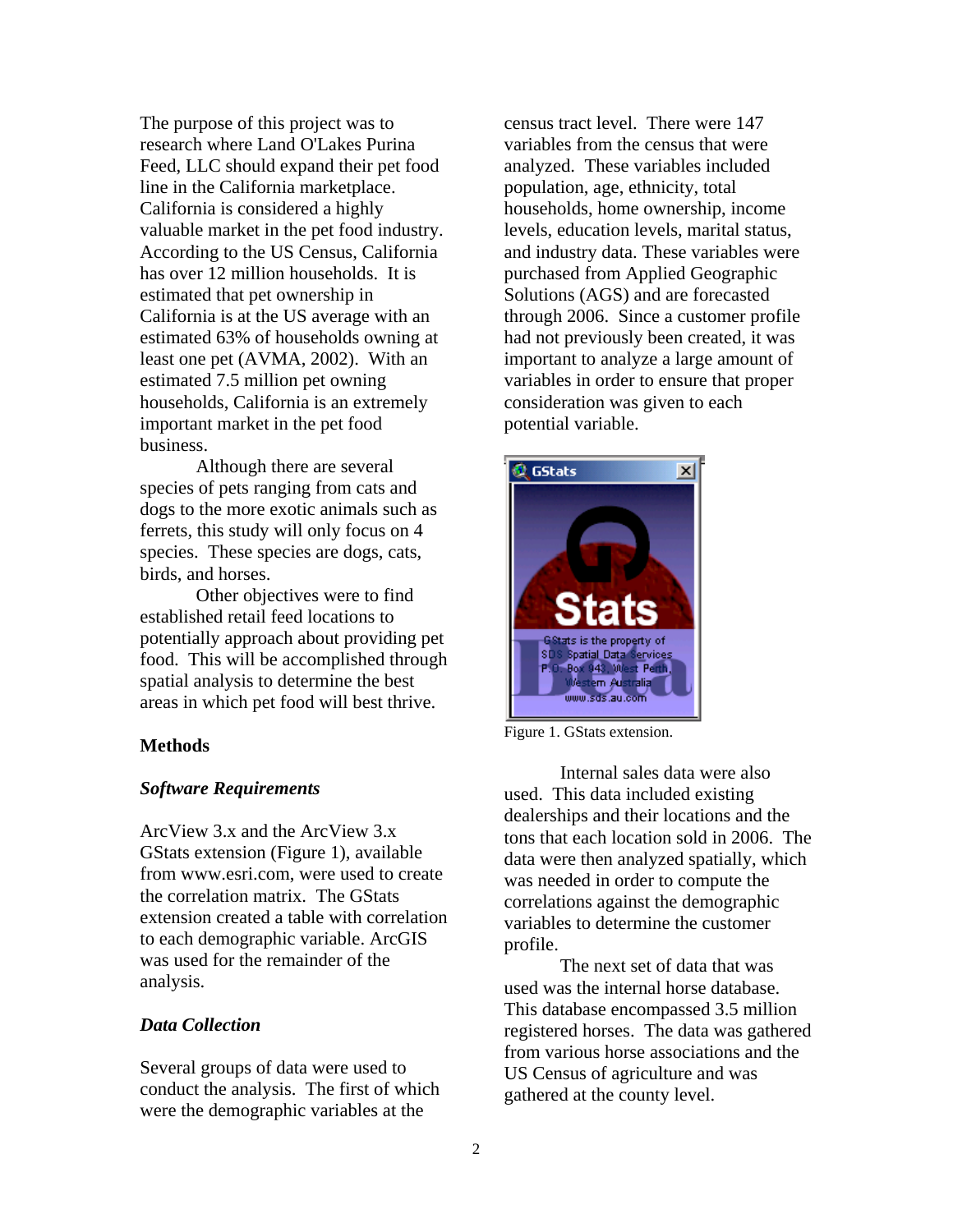The final set of data were the Dunn and Bradstreet list of feed dealers in California. This list was gathered using the Standard Industry Classification Code (SIC). Those companies in the database that identified themselves as a feed company were extracted from the master database.

#### **Analysis**

The first step of analysis was to analyze existing sales. This was completed to compare sales tons to demographic variables. A ten-mile buffer was created around existing dealerships; when census tracts intersected the buffer, those demographic variables were then included in the study.

From here, the data was analyzed to determine if a correlation existed between the tons sold at a dealership and the demographics composition within the 10 mile buffer around that dealership. This part of the analysis was conducted in ArcView 3.x using the GStats extension downloaded from the ESRI website. This extension allows a user to perform several statistical analyses on point data; such as, regression, correlation, sum, count, mean, median, etc. For this analysis, the extension was used to create a correlation matrix. The correlations variables found included:

- 1. In a family household
- 2. Bachelors degree or higher
- 3. Household with 3+ persons
- 4. Homeowners between 35 and 54
- 5. Homes that were owner occupied
- 6. Income greater than 65,000

With these variables identified, the customer profile became clearer. Each of the aforementioned demographic variables was imported into ArcGIS 9.2 for further data manipulation. The variables were then converted from vector data to raster data. The tables were then reclassified taking only the top 50% in each variable. The final step consisted of raster calculations. The raster calculation was used to identify only those areas in which all of the identified demographic occurred (Figure 2).



Figure 2. Areas that match the customer profile.

The next step of the analysis was to determine where the greatest density of animal populations existed. Using the AVMA U.S. Pet Ownership and Demographics Sourcebook, pet population estimates were created. The AVMA conducts a pet ownership survey every five years. From this survey they are able to estimate pet ownership at the state level and create formulas that estimated pet ownership and pet populations at a neighborhood level. To estimate pet ownership and pet population the national formulas provided by the AVMA were used. Four formulas were used based on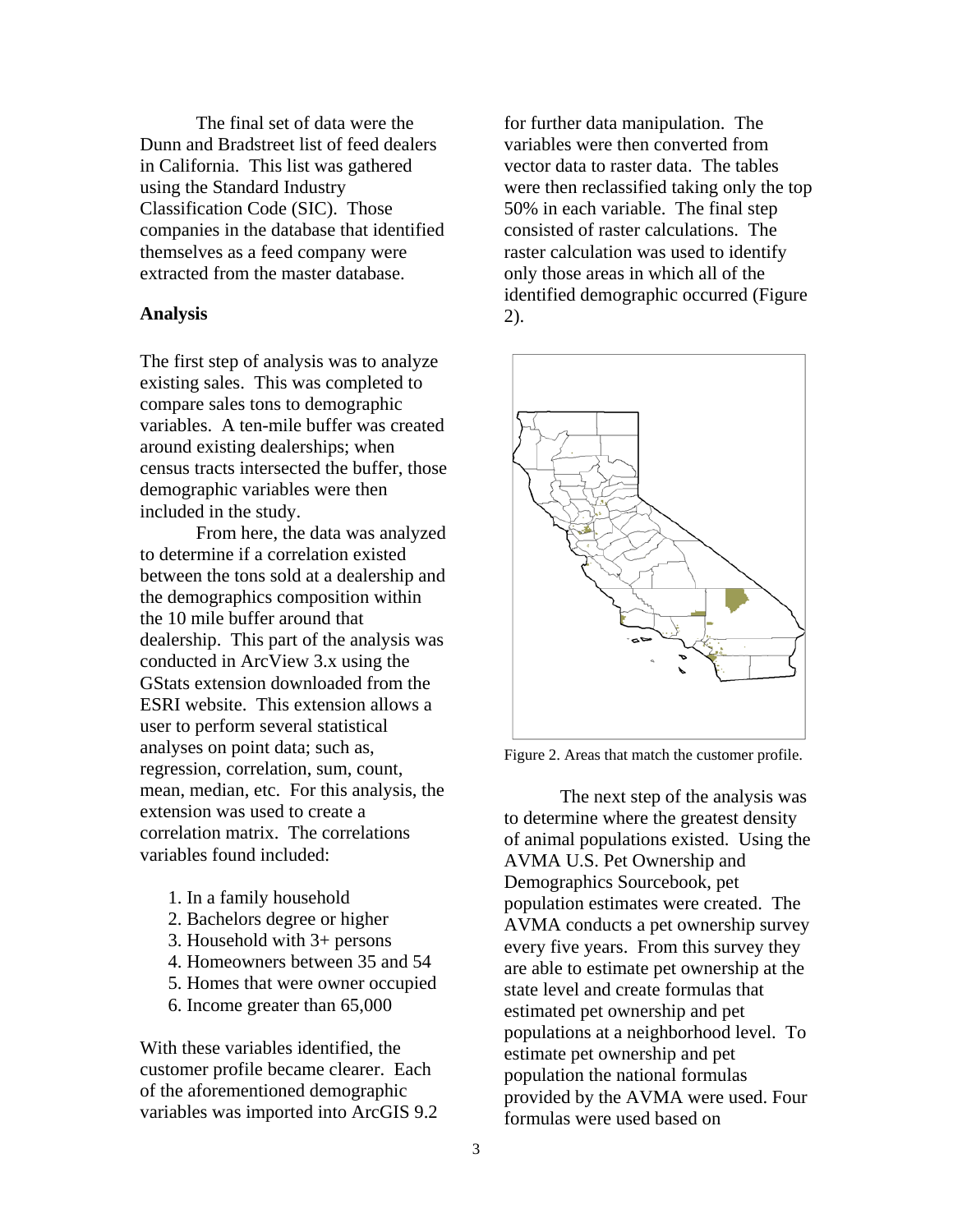households, size of households, household income and home ownership. The first formula calculated pet population based on a percentage of total households in an area. The other three formulas calculated the number of pet owning households. This was completed by applying a percentage to household size, household income, or home ownership.

Once the number of pet owning households was determined it was multiplied by the average number of pets per household to estimate the pet population. Once the population was determined for each species, an average was taken of the four results to derive a final estimate of pet population. This was completed for the following species: dogs, cats, and caged birds. Horse inventory numbers were derived from the horse inventory database.

 The next step was to determine an average feeding rate for each animal. After conferring with several experts at Land O'Lakes Purina Feed, LLC, including John Mahoney, D.V.M., marketing specialists, James Flipp and Ginny Sobcinski, and production manager, Craig Peterson it was determined that the way to estimate feed potential was to multiply the pet inventory by the average pounds consumed by that species annually. That result was then divided by 2000 to convert the final result into potential feed tons. The following formulas were used to estimate feed potential for each species.

 $Dog = (Inventory * 400)/2000$  $Cat = (Inventory * 60)/2000$ Bird = (Inventory  $*$  40)/2000 Horse =  $($ Inventory  $*$  1900 $)/2000$ 

These formulas produced the total potential in feed tons in California. The result of this formula was then summed to yield a total feed potential for pets. Horse feed potential was figured in a separate field in the table.

Once the feed potential was calculated, gross revenue was calculated using the total feed potential. This was done by multiplying the total feed potential by the average cost per pound that the feed could be sold for. This process was calculated for pets and horses separately.

After the gross revenue was calculated, the spatial analyst was used to reclassify the data. The data were reclassified first for pets and then for horses. Since the goal of the project was to identify what areas would be the most profitable for expansion, only the areas with the top 25% in gross revenue were used. This step resulted in the following areas that had the higher gross revenue in pet food (Figure 3) and for horse feed (Figure 4).



Figure 3. Areas with the top 25% pet food gross revenue.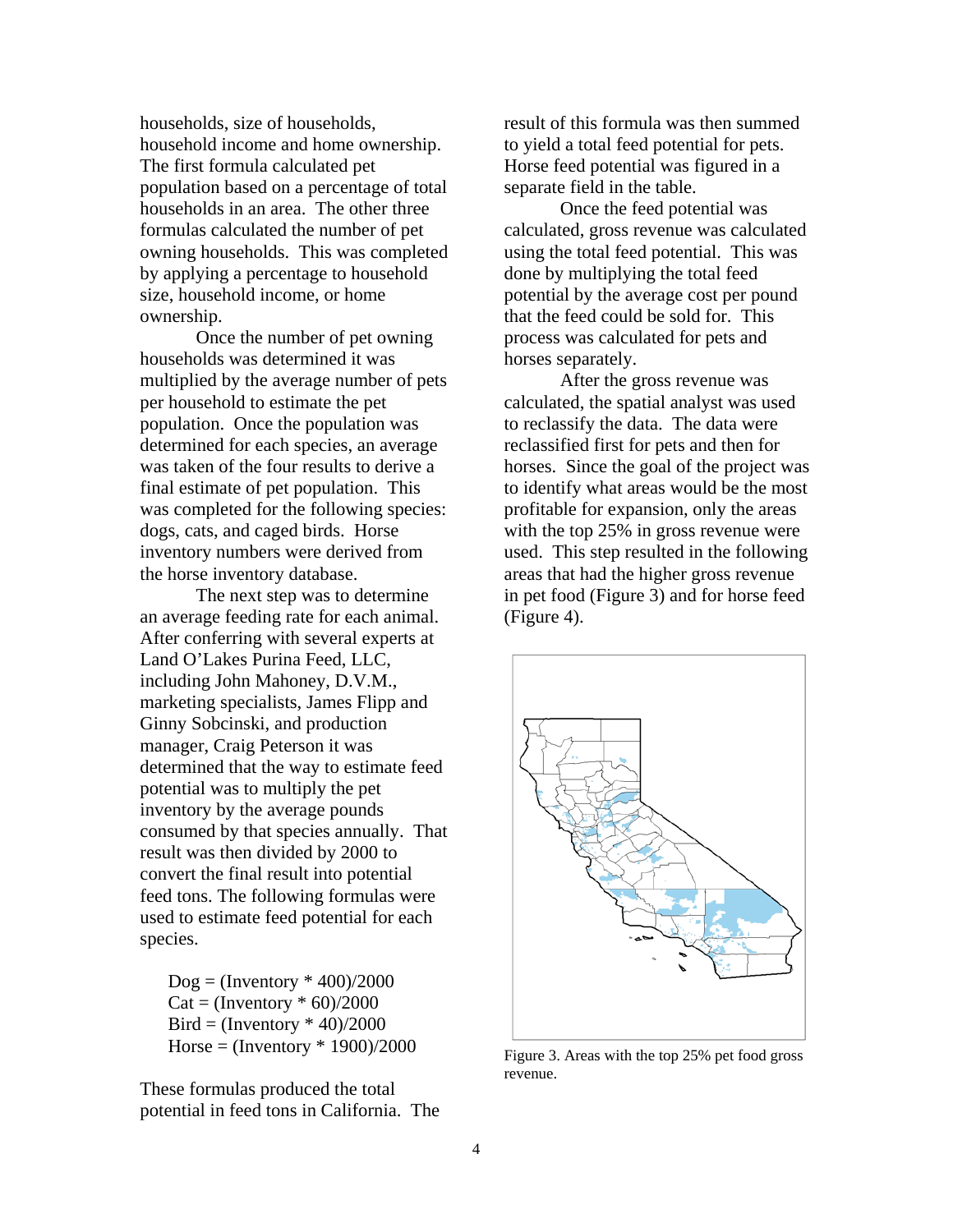Raster calculations were used to combine the areas with the greatest potential of gross revenue with the customer profile to identify the most suitable areas for market expansion.



Figure 4. Areas with top 25% horse feed gross revenue.



Figure 5. Customer profile areas that are also high in pet and horse feed gross revenue.

Secondly, the pet potential and horse potential were each separately aggregated with the customer profile. The differences were primarily in northern California (Figure 6 and 7).



Figure 6. Customer profile areas that are also high in pet feed gross revenue.



Figure 7. Customer profile areas that are also high in horse feed gross revenue.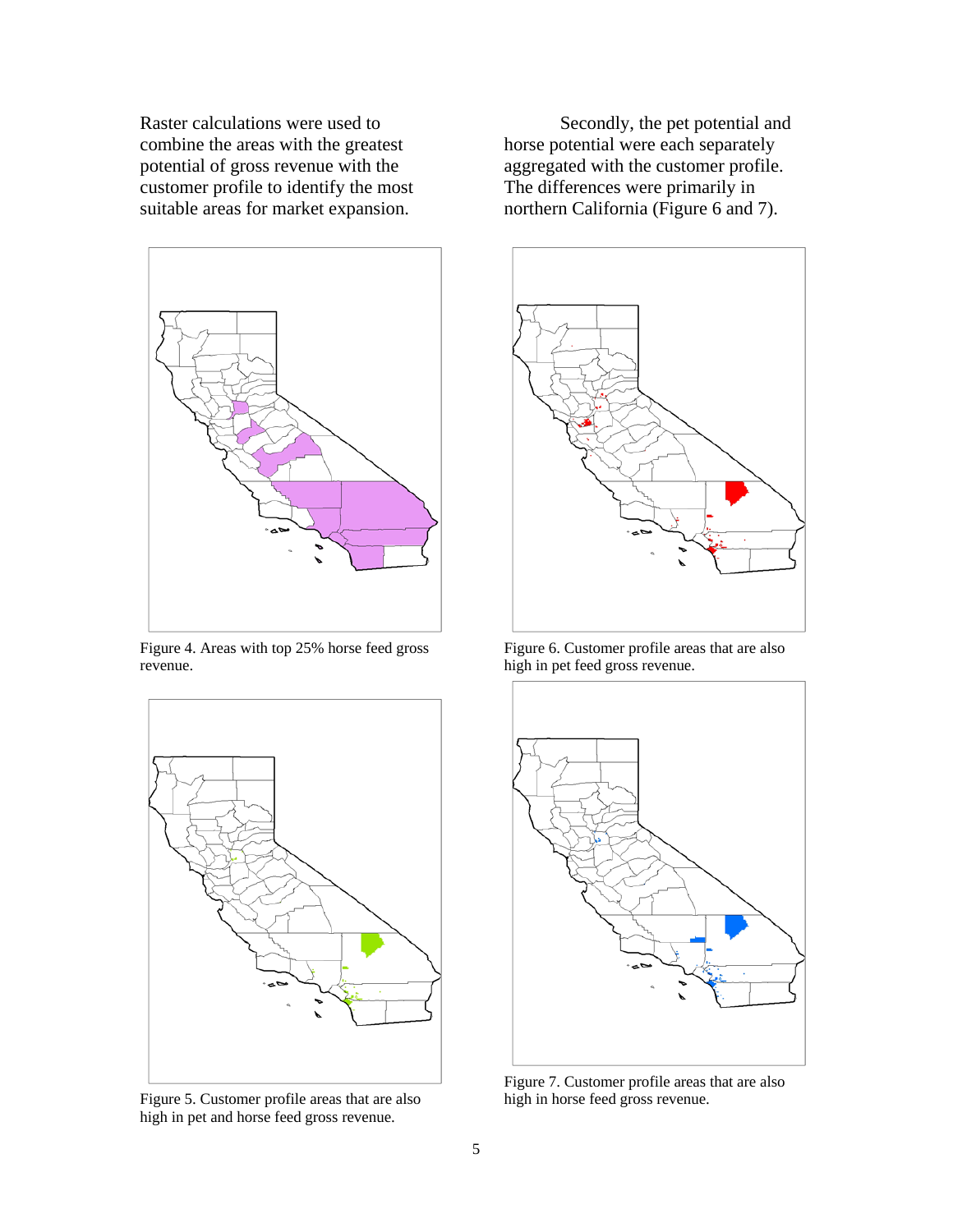After these areas were identified, a list was generated of possible locations to introduce the Land O'Lakes Purina pet and horse brand feed. These locations were chosen because of their proximity to the areas of interest. The list of feed dealers in southern California is the same for both pets and horses (Table 1). In Northern California the results differ

slightly. The list of potential places to introduce horse feed (Table 2) is much smaller than the potential location to introduce pet feed (Table 3). There was also a large area in Northern San Bernardino County that appeared to be an untapped/under-served market (Figure 8). This is an area to focus on for market expansion.

|  |  | Table 1. Southern California List of potential dealers to sell horse and pet feed. |  |  |  |  |  |  |  |
|--|--|------------------------------------------------------------------------------------|--|--|--|--|--|--|--|
|--|--|------------------------------------------------------------------------------------|--|--|--|--|--|--|--|

| <b>Hay Connection</b>          | 1152 6th St              | Norco             | CA  | 92860-1445 |
|--------------------------------|--------------------------|-------------------|-----|------------|
| Lindas Feed and Supplies Inc.  | 1234 6th St              | Norco             | CA. | 92860-1447 |
| Southwest Animal Products      | 408 Olive Hill Way       | Fallbrook         | CA. | 92028-8986 |
| Southwest Animal Products      | 408 Olive Hill Way       | Fallbrook         | CA. | 92028-8986 |
| Mead Valley Feed               | 21623 Cajalco Rd         | Perris            | CA. | 92570-8432 |
| Roseo Feed & Supply            | 27545 Greenwald Ave      | Perris            | CA. | 92570-8976 |
| Rasmussens Hay & Grain         | 26730 State Highway 74   | Perris            | CA. | 92570-8774 |
| Ove Feeds LLC                  | 45555 Via Jaca           | Temecula          | CA. | 92592-1307 |
| Evergreen Pellet Co            | 28780 Front St           | Temecula          | CA. | 92590-2847 |
| Harlan Teklad                  | 1681 Sierra Madre Cir    | Placentia         | CA. | 92870-6627 |
| <b>Feed Works</b>              | P O Box 1849             | Rosamond          | CA. | 93560-1849 |
| Canyon Discount Feed           | 30555 Trabuco Canyon Rd  | Trabuco Canyon    | CA. | 92679-3002 |
| <b>Fiber Fresh Feeds</b>       | 25210 Sherman Rd         | Sun City          | CA. | 92585-9352 |
| Imperial Western Products Inc. | P O Box 1295             | Corona            | CA. | 92878-1295 |
| Dakin Rhodes Equine            | 82051 Higgins CT         | La Quinta         | CA. | 92253-7533 |
| <b>Feed Alike</b>              | 600 Central Ave          | Lake Elsinore     | CA. | 92530-2740 |
| Cal By-Products                | 7000 Merrill Ave Ste 67  | Chino             | CA. | 91710-9079 |
| Benwood Feed & Mercantile      | 29465 The Old Rd         | Castaic           | CA. | 91384-2902 |
| El Mirage Feed                 | 2476 El Mirage Rd        | Adelanto          | CA. | 92301-9680 |
| <b>Nutrition Specialties</b>   | 23524 Pico Ave           | Sun City          | CA. | 92585-9627 |
| Carters Hay & Grain Inc.       | 10227 Palm Row Dr.       | Lakeside          | CA. | 92040-2308 |
| Western Farm Service Inc.      | 1015 Linda Vista Dr.     | San Marcos        | CA  | 92078-2613 |
| Pleasant Feed Supplements      | 7000 Merrill Ave Ste 8   | Chino             | CA  | 91710-9027 |
| Boin Animal Feed Co Inc.       | 532 League Ave Ste 2     | La Puente         | CA. | 91744-3453 |
| Central Feed Store             | 400 E San Jacinto Ave    | Perris            | CA  | 92571-2833 |
| Kahoots Inc.                   | 11965 Bernardo Plaza Dr. | San Diego         | CA  | 92128-2537 |
| Country Feed Grooming Room     | 2111 E Vista Way         | Vista             | CA. | 92084-2703 |
| Menifee Market & Feed          | 26035 Scott Rd           | Menifee           | CA  | 92584-9043 |
| Osuna A L Hay                  | 28875 Memory Ln          | <b>Winchester</b> | CA  | 92596-9751 |
| Tj Hay                         | 27550 Smith Rd           | Hernet            | CA. | 92545-9714 |
| Guy Hay                        | 10932 Grand Fork Dr      | Santee            | CA. | 92071-1936 |
| Imperial Hay Sales Inc.        | 16300 Chino Corona Rd    | Chino             | CA. | 91708-9209 |
| D & M Hay Sales                | P O Box 1617             | Chino             | CA. | 91708-1617 |
| Pacific Hay Co Inc.            | P O Box 1001             | Chino             | CA. | 91708-1001 |
| Winb Corporation               | 10759 Civic Center Dr.   | Rancho Cucamonga  | CA. | 91730-3806 |
| Moreno Ranch Supply            | 28900 Spruce Ave         | Moreno Valley     | CA. | 92555-6602 |
| Feed Bag                       | 18185 Valley Blvd        | La Puente         | CA. | 91744-5842 |

#### Table 2. Northern California list of potential dealers to sell horse and pet feed.

| Sierra Hay & Feed           | 8740 Golden Spur Dr | Granite Bay      | CА  | 95746-9618 |
|-----------------------------|---------------------|------------------|-----|------------|
| Shelleys Feed and Tack      | 3390 Riego Rd       | Elverta          | CА  | 95626-9308 |
| Bradshaw Feed Saddle & Tack | 7285 Bradshaw Rd    | Sacramento       | CA. | 95829-1040 |
| Elk Grove Milling Inc.      | 8320 Eschinger Rd   | <b>Elk Grove</b> | CА  | 95757-9739 |
| Ceccardis Feed              | 8980 Greenback Ln   | Orangevale       | CА  | 95662-4633 |
| Sun-Up Forest Products Inc. | 3301 Business Dr.   | Sacramento       | CА  | 95820-2169 |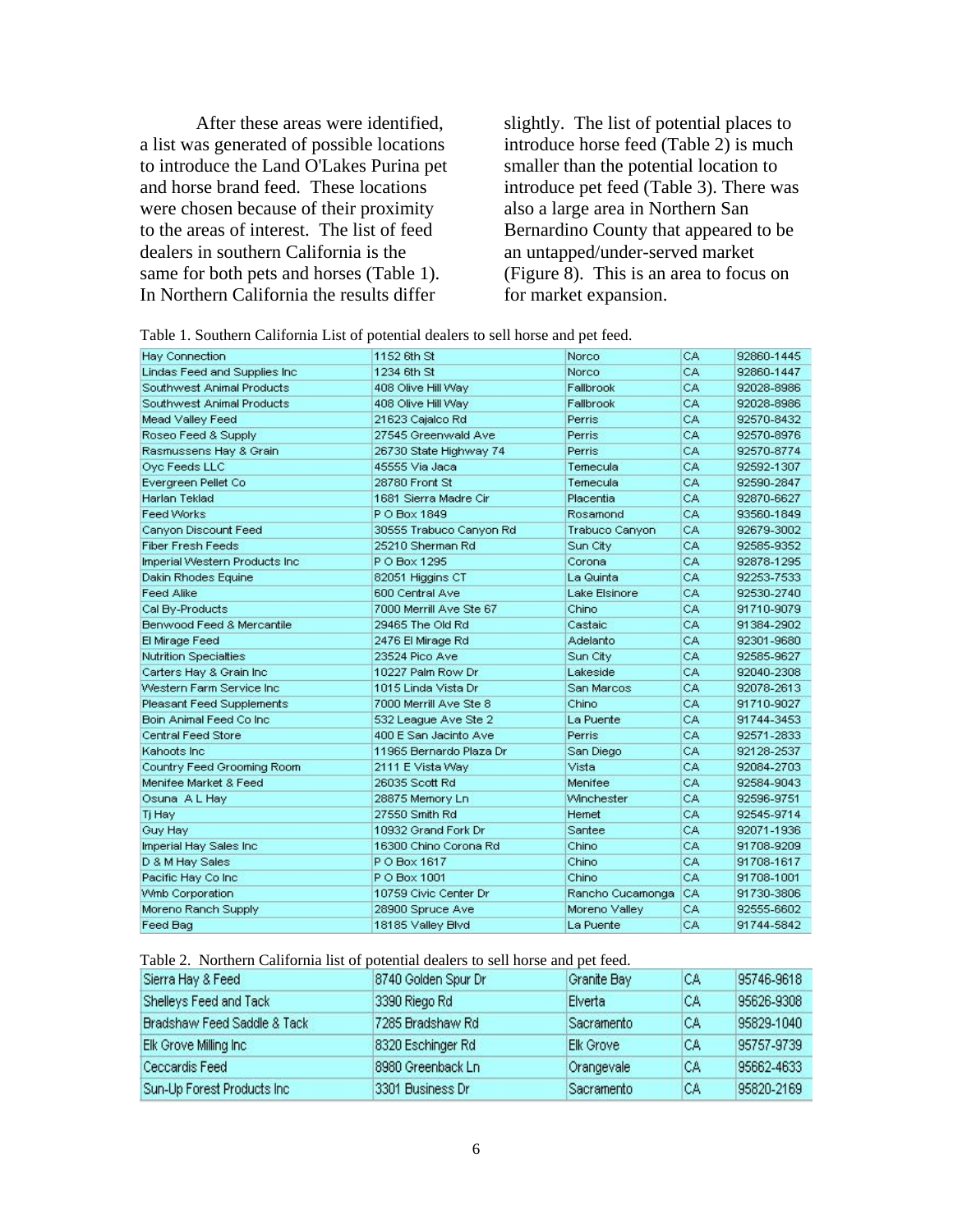| Sierra Hay & Feed              | 105 Flocchini Cir     | Lincoln          | CA. | 95648-1771 |
|--------------------------------|-----------------------|------------------|-----|------------|
| Martinez Hay & Feed            | 1788 McCourtney Rd.   | Lincoln          | CА  | 95648-9426 |
| Foothill Feed & Gift           | 3293 Taylor Rd        | Loomis           | CА  | 95650-9582 |
| Wild Birds Unlimited Dublin CA | 7182 Regional St      | Dublin           | CA  | 94568-2324 |
| Feed Plus Inc.                 | PO Box 12             | Penryn           | CA. | 95663-0012 |
| Silver Fern Ranch Feed &       | 8875 Dublin Canyon Rd | Castro Valley    | CА  | 94552-9655 |
| Roseville Livestock Auction    | 1401 Church St        | <b>Roseville</b> | CA. | 95678-2108 |
| Rodies Feed & Country Store    | 8863 Marsh Creek Rd   | Clayton          | CА  | 94517-9544 |
| Enzion Laboratories Inc.       | 9250 Walerga Rd       | <b>Roseville</b> | CА  | 95747-9724 |
| Ron Hunt Ranch                 | 7 Petar CT            | Clayton          | CA. | 94517-1712 |
| Concord Feed                   | 5288 Clayton Rd Ste B | Concord          | CА  | 94521-8202 |

Table 3. Northern California list of potential dealers to sell pet feed.



Figure 8. Potential untapped market in San Bernardino County.

## **Results**

The results of this study identified the following:

- 1. A customer profile
- 2. Areas that have that particular demographic makeup
- 3. Areas with high gross revenue in both pet feed and horse feed
- 4. Areas with a highly favored demographic composition in pet and horse feed
- 5. Lists of feed dealers in those areas of interest
- 6. An untapped/undeserved market in which a feed retail location would be favorable

## **Conclusion**

Site selection is usually conducted by analyzing customer data. Land O'Lakes Purina Feed does not collect customer data; therefore, other methods were employed for determining retail expansion. This was conducted by analyzing demographic variables of the areas surrounding existing retail locations in order to create a demographic profile. This process, along with calculating gross revenue estimates, areas of interest were identified for further research. Hernandez and Bennison (2000) warned that site location could not be solely done by sitting in a cubicle. Therefore, this research provided a more narrowed focus on where to conduct additional future research for retail expansion.

## **Acknowledgements**

I would like to thank my professors at Saint Mary's University for their patience, guidance, and knowledge in inspiring and encouraging me to further develop my GIS skills and preparing me for a career in GIS. I would also like to